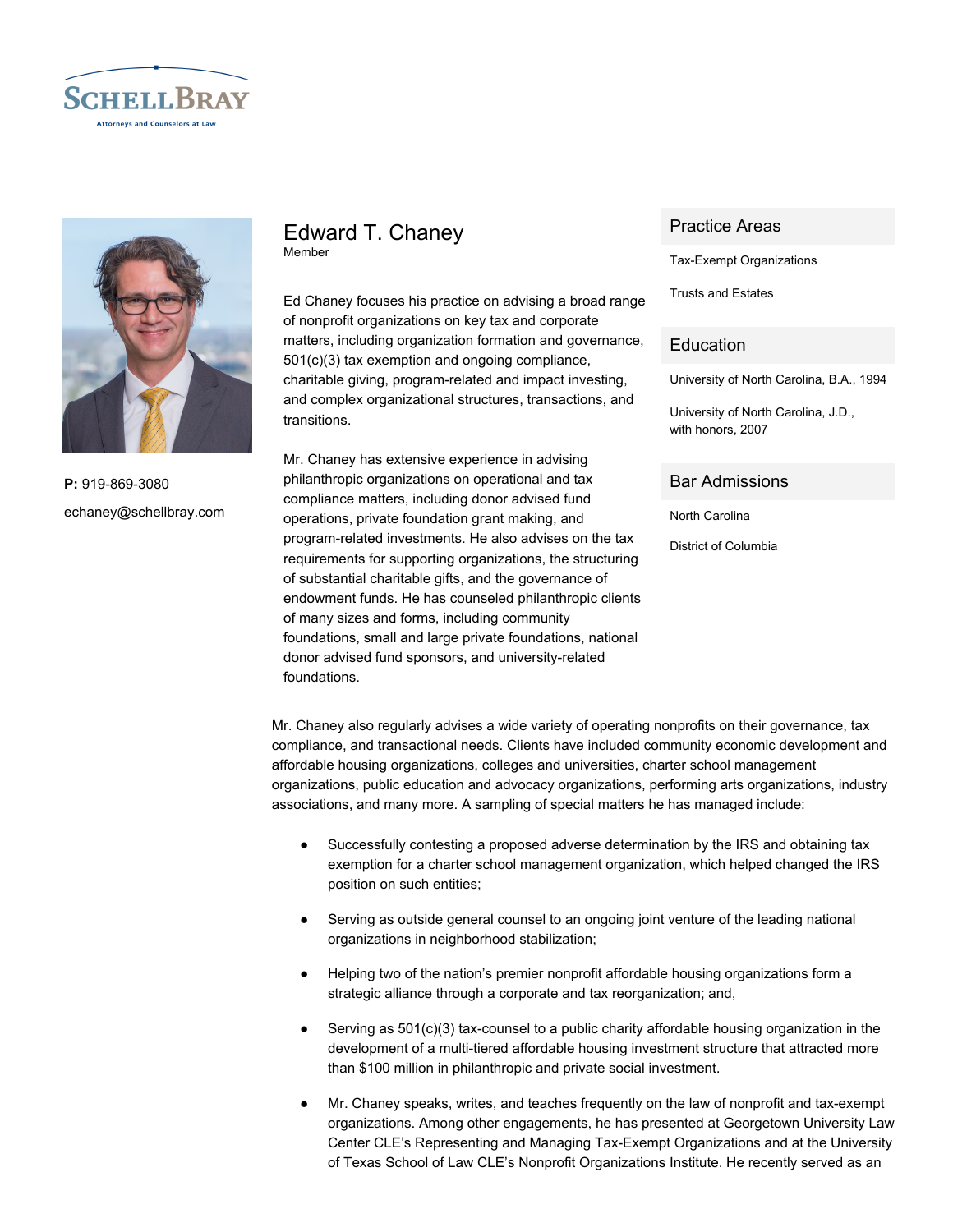

Adjunct Assistant Professor at the UNC School of Law, where he taught the Law of Nonprofit Organizations.

Prior to attending law school, Mr. Chaney worked for ten years in the nonprofit sector, serving as a program director, executive director, board member, and board chair with a number of tax-exempt organizations.

Mr. Chaney lives with his wife, Mandy Hitchcock, and their children in Carrboro, and enjoys photography in his spare time.

# Professional Activities

Adjunct Assistant Professor of Law, University of North Carolina School of Law (Law of Nonprofit Organizations), 2015

North Carolina Bar Association, Business Law Section, Council member

American Bar Association, Business Law Section, Non-Profit Organizations Committee

American Bar Association, Taxation Section, Exempt Organizations Committee

## Awards and Publications

Presenter: The Risks and Rewards of Social Media, Annual Nonprofit Organization's Institute, University of Texas School of Law CLE, January 19, 2018

Presenter: Trends and Developments for Exempt Organizations, 16th Annual North Carolina/South Carolina/Georgia Tax Section Workshops, May 27, 2017

Program Planner and Presenter: So You've Joined the Board - Now What? Nonprofit Governance for Lawyers CLE, North Carolina Bar Association Foundation, February 10, 2017

Presenter: The Public Charity Life Cycle - A Compliance Overview, Annual Nonprofit Organization's Institute, University of Texas School of Law CLE, January 12, 2017

Presenter: The Nonprofit Life Cycle, 2016 NCACPA Not-for-Profit Accounting Conference, May 24, 2016

Co-Presenter: Difficult Public Support Test Issues, ABA Section of Taxation, Exempt Organizations Committee Meeting, January 29, 2016

Presenter: Private Foundation Relationships with Businesses and Family Offices,33rd Annual Nonprofit Organizations Institute, University of Texas School of Law CLE, January 14, 2016

Author: Commerciality, Charter School of Management Organizations, and Social Enterprise, Taxation of Exempts, Volume 27/Issue 5 Copyright © 2016 Thomson/RIA

Co-Author: Getting Public Charity Status Right Before It Goes Wrong, Taxation of Exempts, Volume 27/Issue 2 Copyright © 2015 Thomson/RIA